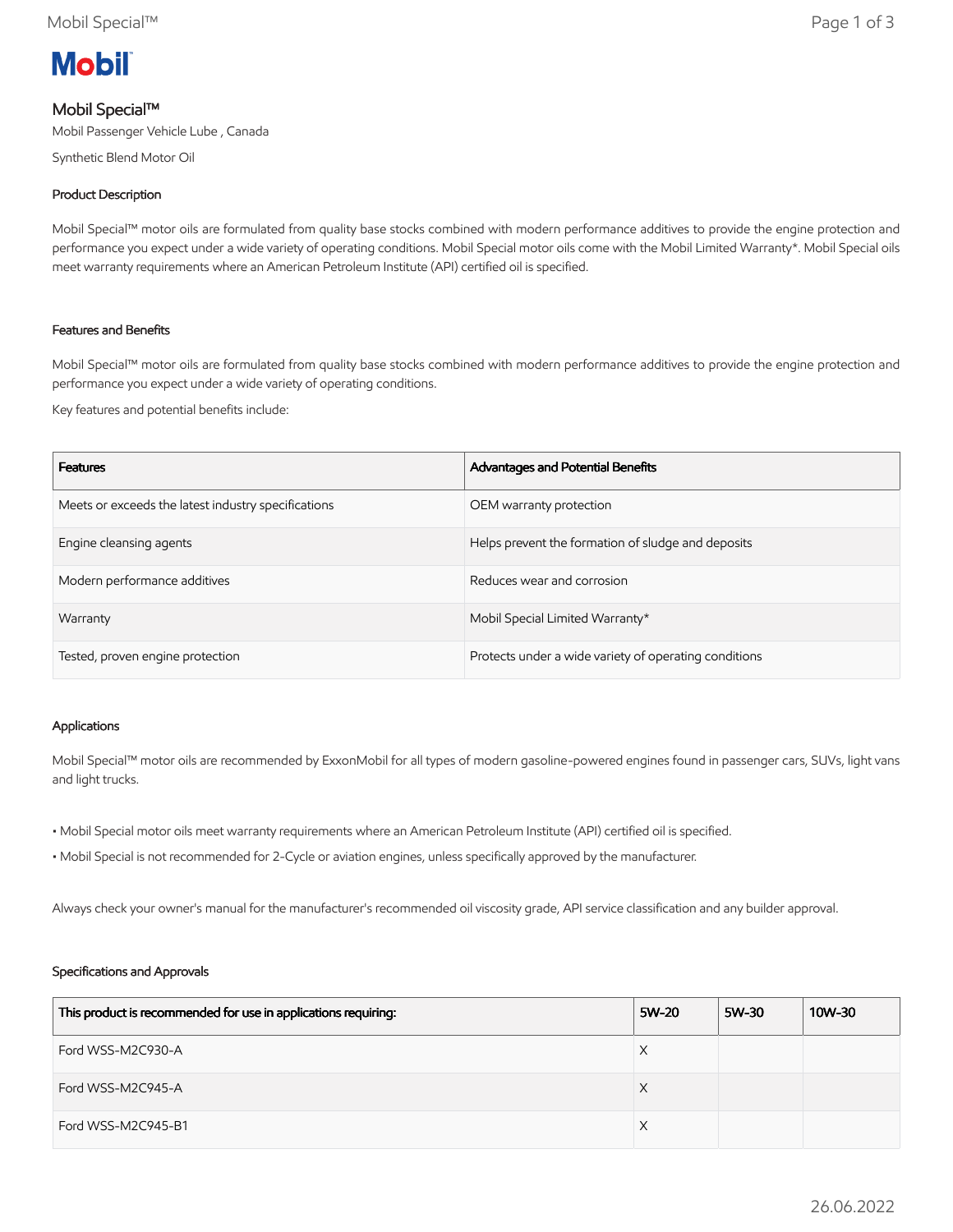Mobil Special™ Page 2 of 3

| This product is recommended for use in applications requiring: | 5W-20 | 5W-30    | 10W-30 |
|----------------------------------------------------------------|-------|----------|--------|
| Ford WSS-M2C946-A                                              |       | $\times$ |        |
| Ford WSS-M2C946-B1                                             |       | $\times$ |        |
| Ford WSS-M2C929-A                                              |       | $\times$ |        |
| GM 6094M                                                       | X     | $\times$ | X      |

| This product meets or exceeds the requirements of: | 5W-20       | 5W-30       | 10W-30      |
|----------------------------------------------------|-------------|-------------|-------------|
| API SJ                                             | $\times$    | $\times$    | $\times$    |
| API SL                                             | $\times$    | $\mathsf X$ | $\times$    |
| API SM                                             | $\mathsf X$ | $\mathsf X$ | $\mathsf X$ |
| <b>API SN</b>                                      | $\times$    | $\mathsf X$ | $\mathsf X$ |
| API SN PLUS                                        | X           | $\mathsf X$ | $\times$    |
| API SN PLUS RESOURCE CONSERVING                    | $\mathsf X$ | $\mathsf X$ | $\mathsf X$ |
| API SN Resource Conserving                         | $\mathsf X$ | $\mathsf X$ | $\mathsf X$ |
| API SP                                             | $\times$    | $\mathsf X$ | $\times$    |
| API SP Resource Conserving                         | $\mathsf X$ | $\mathsf X$ | X           |
| ILSAC GF-6A                                        | $\mathsf X$ | $\mathsf X$ | $\mathsf X$ |
| Chrysler MS-6395                                   | $\times$    | $\times$    | $\times$    |
| FORD WSS-M2C960-A1                                 | $\mathsf X$ |             |             |
| FORD WSS-M2C961-A1                                 |             | $\mathsf X$ |             |

### Properties and Specifications

| Property                                      | 5W-20            | 5W-30     | 10W-30     |
|-----------------------------------------------|------------------|-----------|------------|
| Grade                                         | <b>SAE 5W-20</b> | SAE 5W-30 | SAE 10W-30 |
| Density @ 15.6 C, g/ml, ASTM D4052            | 0.859            | 0.859     | 0.858      |
| Flash Point, Cleveland Open Cup, °C, ASTM D92 | 216              | 228       | 226        |
| Kinematic Viscosity @ 100 C, mm2/s, ASTM D445 | 8.3              | 10.3      | 10.3       |
| Kinematic Viscosity @ 40 C, mm2/s, ASTM D445  | 49               | 63        | 64         |
| Pour Point, °C, ASTM D97                      | $-42$            | $-39$     | $-39$      |

\*To learn more about the Mobil Special Limited Warranty, visit us at MobilSuper.ca